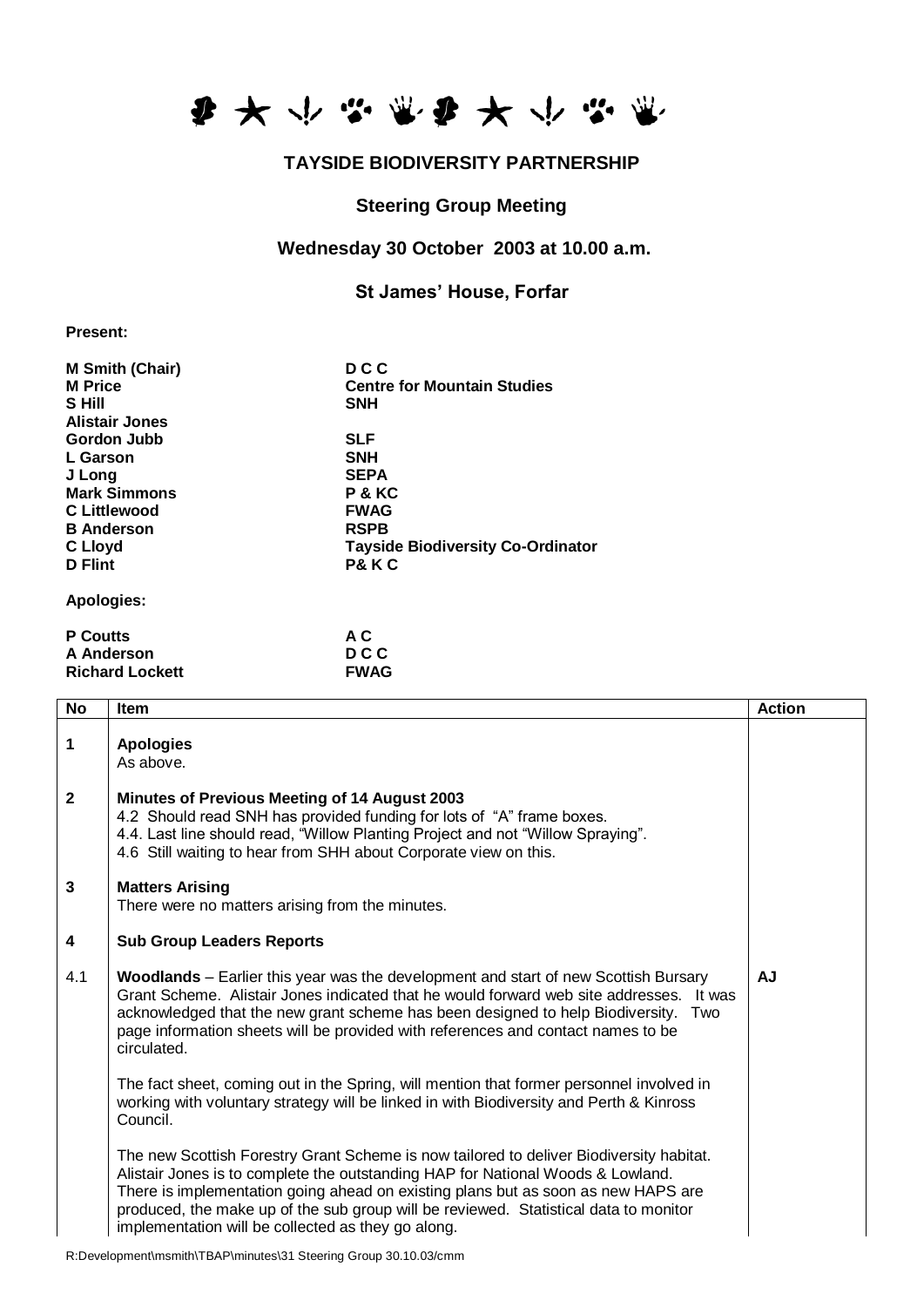## 4.2 4.3 4.4 **Farmlands – Christine Hall via Carol Littlewood** Barn Owl project is moving slowly. An application has been put in to get more money for the project. There are three different projects in Angus and two in Perthshire. Carol Littlewood will talk to Christine Hall and Richard Littlewood about future direction of the group. They should have a plan so that the partnership can help with its implementation. **Uplands – Dr Martin Price**  Plan to have another meeting to bring people on the ground together to discuss issues possibly at Glen Prosen as part of the new Cairngorms Moorland Project co-ordinated through the new Cairngorms National Park. £2.8m is available via grants and there is a search for good projects, which have a social inclusion component but equally Biodiversity issues and communities participation. There is also the Upland Tayside Leader Plus programme with funding available. The qualifying interests for the Tayside Leader Plus are agriculture, tourism, skills development and forestry. A meeting is to be arranged with Clare Gallacher in Perth who is interested in Biodiversity. They have £2m for Rural Tayside funding and SNH will match. Water Voles were the main activity in Uplands. Peter Cosgrove intimated that there will be a National Water Vole strategy and Angus is to take over this aim. Implementation of the first Monitoring Sheet - Of these, three have not been done, one is unlikely to be done and there is difficulty with two. A meeting was held on 23 October to implement Scottish Forestry Strategy and Rural Areas to provide draft implementation plans for the next three years to the people who had not been involved in developing the plans. Part of the aim was to circulate different interests through working groups and refine actions. The group is looking at the draft Nature Conservation Scotland Bill. **Water and Wetlands – Jo Long** A meeting was held a week ago which was very constructive. No list of priorities yet. A few queries were outstanding but one or two HAPS still to write. All is in hand and should be on schedule to get draft out in January.

There was some discussion on River Engineering. It was agreed that there should be a work shop for Planning Road Departments. With regard to planning, a series of talks is proposed which covers co-ordination. These will be open to all but particularly keen to try and get the planners involved. These talks are to be held at neutral locations.

There was a new SNH member present in the group, Nina Turner, who has provided an update on Evasive Species. This is much more wide spread now compared to 1996. The proposal is to get communities involved in discussion re what to do to eradicate.

CIPRA are developing a new national policy which will come out later. Jack Wood is keen to be involved in this area. This is on the Agenda for January meeting to come up with a small project. There should be more of an awareness than picking way at plant species.

#### *Salmon in the Class Room*

National packs will be available via the SNH web site. Three schools in Angus have started a pilot and a lot of schools want to be involved in this. Hoping to employ project officer but do not know where they will be based. The post will be for Tayside only. Once an officer is in place, other people and locations can be involved.

#### *Water & Woodland Membership*

We have lost John Wyman as he does not have time for the group any more. Various people will be invited to the next meeting. This is a positive move as membership is now JL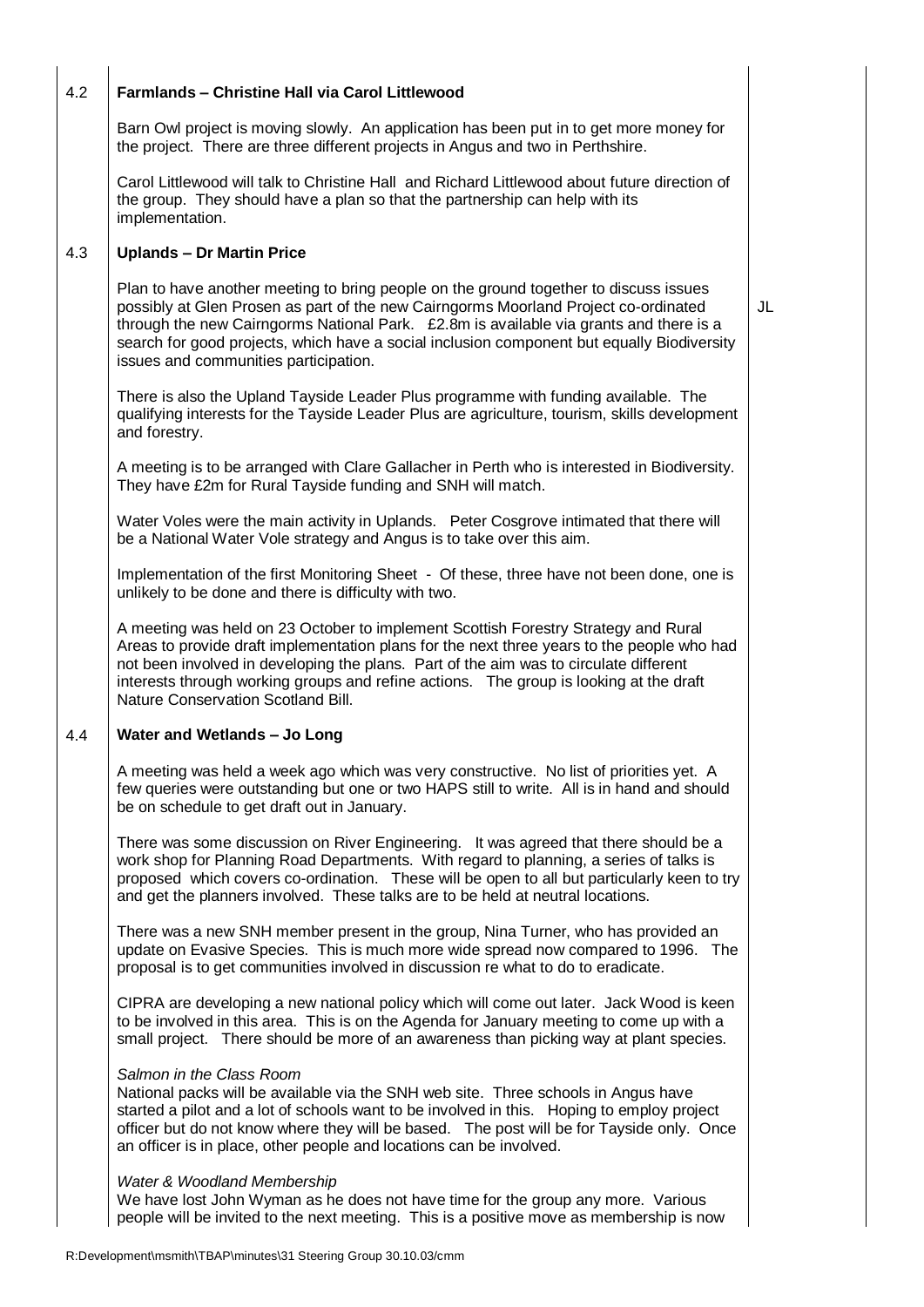| required from people who will implement changes with a clear picture for the future.                                                                                                                                                                                                                                                                                                                                                                                                                                                                                                                                                                                                                                                                                                                                                                       |
|------------------------------------------------------------------------------------------------------------------------------------------------------------------------------------------------------------------------------------------------------------------------------------------------------------------------------------------------------------------------------------------------------------------------------------------------------------------------------------------------------------------------------------------------------------------------------------------------------------------------------------------------------------------------------------------------------------------------------------------------------------------------------------------------------------------------------------------------------------|
| <b>Estuary and Coast - Shona Hill</b>                                                                                                                                                                                                                                                                                                                                                                                                                                                                                                                                                                                                                                                                                                                                                                                                                      |
| There has been no meeting since the last Steering Group meeting. The monitoring and<br>evaluation has been filled in for coastal actions. There are a lot of projects ongoing.                                                                                                                                                                                                                                                                                                                                                                                                                                                                                                                                                                                                                                                                             |
| Actions - Volunteers were back at East Haven.<br>SNH are producing management plans for Barry Links which are due by the end of this<br>financial year.<br>No further forward with Montrose Golf Course.<br>Arbroath Beach Watch in September - no feedback.<br>SBD workshop undertaken                                                                                                                                                                                                                                                                                                                                                                                                                                                                                                                                                                    |
| Group Leaders are to think about it and report back to next meeting.                                                                                                                                                                                                                                                                                                                                                                                                                                                                                                                                                                                                                                                                                                                                                                                       |
| Urban - Alison Anderson                                                                                                                                                                                                                                                                                                                                                                                                                                                                                                                                                                                                                                                                                                                                                                                                                                    |
| The Group met at the end of November where the main item on the agenda was<br>planting whips in Forfar Loch Country Park to participate in Tree Week. See enclosed<br>evidence. My light pink coat was not the best colour for such an activity !! We decided at<br>the previous meeting that discussing monitoring etc was becoming a bit tedious and we<br>needed some light relief. However we're looking at our projects for 2004/2005 next<br>meeting and will be discussing some new ideas put forward by David Mitchell/Catherine<br>Lloyd, including tern nesting>sites in the middle of Dundee and an osprey platform at<br>Forfar Loch Country Park. Next meeting will be on 21st Jan in Forfar. I am also trying to<br>follow up a lead with SET (Steve Carter) for funding for a<br>business and biodiversity leaflet.                         |
| <b>Financial Update</b><br>With regard to the Co-Ordinator's post, the funding is now between the three councils and<br>SNH. Funding has been found to extend the present post to 1 April, 2004. The new post<br>will begin on 1 April 2004 for three years. The post has to be advertised because it has<br>changed from one council to another. Funding should be confirmed by mid December.                                                                                                                                                                                                                                                                                                                                                                                                                                                             |
| <b>Education Sub Group - Catherine Lloyd</b><br>The last meeting held was at the end of August and the next meeting will be held in<br>November.<br>Biodiversity Day by the Perth & Kinross Ranger Service was very successful and will<br>continue into next year.                                                                                                                                                                                                                                                                                                                                                                                                                                                                                                                                                                                        |
| The Mosaic at Broughty Ferry received an award.                                                                                                                                                                                                                                                                                                                                                                                                                                                                                                                                                                                                                                                                                                                                                                                                            |
| There will be a meeting on 11 November to discuss projects with a tour of the Botanic<br>Gardens in Dundee from 11.00 a.m. A lot of projects are coming out of Education Sub<br>Group. Going ahead with Biodiversity Calendar for schools. Looking at this in November.                                                                                                                                                                                                                                                                                                                                                                                                                                                                                                                                                                                    |
| A lot of interest has been shown in the Seminar Work Shop and it will be easy to come up<br>with another programme for next year.                                                                                                                                                                                                                                                                                                                                                                                                                                                                                                                                                                                                                                                                                                                          |
| Framework document on Project Planning - M Smith<br>Not completed yet. Presentation document should be ready for next Steering Group<br>Meeting.                                                                                                                                                                                                                                                                                                                                                                                                                                                                                                                                                                                                                                                                                                           |
| Structure of the Tayside Biodiversity Partnership - M Smith<br>Merrill Smith is keen to hear people's views of whether the structure we have at the<br>moment is the best structure to go forward as we struggle to get attendances at<br>Partnership meetings. It was agreed that there are many sleeping partners and if there<br>are no subjects which interest them in the Agenda they do not come to the meetings.<br>However attendance at meetings is not as important as what is happening on the ground.<br>It is difficult to get peopled to attend meetings but in the end it is up to the attendees<br>whether they come or note. It was agreed that sub groups are important and it was up to<br>the leaders at sub group level to get people to come along. It might be worth while asking<br>organisation their reasons for not turning up. |
|                                                                                                                                                                                                                                                                                                                                                                                                                                                                                                                                                                                                                                                                                                                                                                                                                                                            |